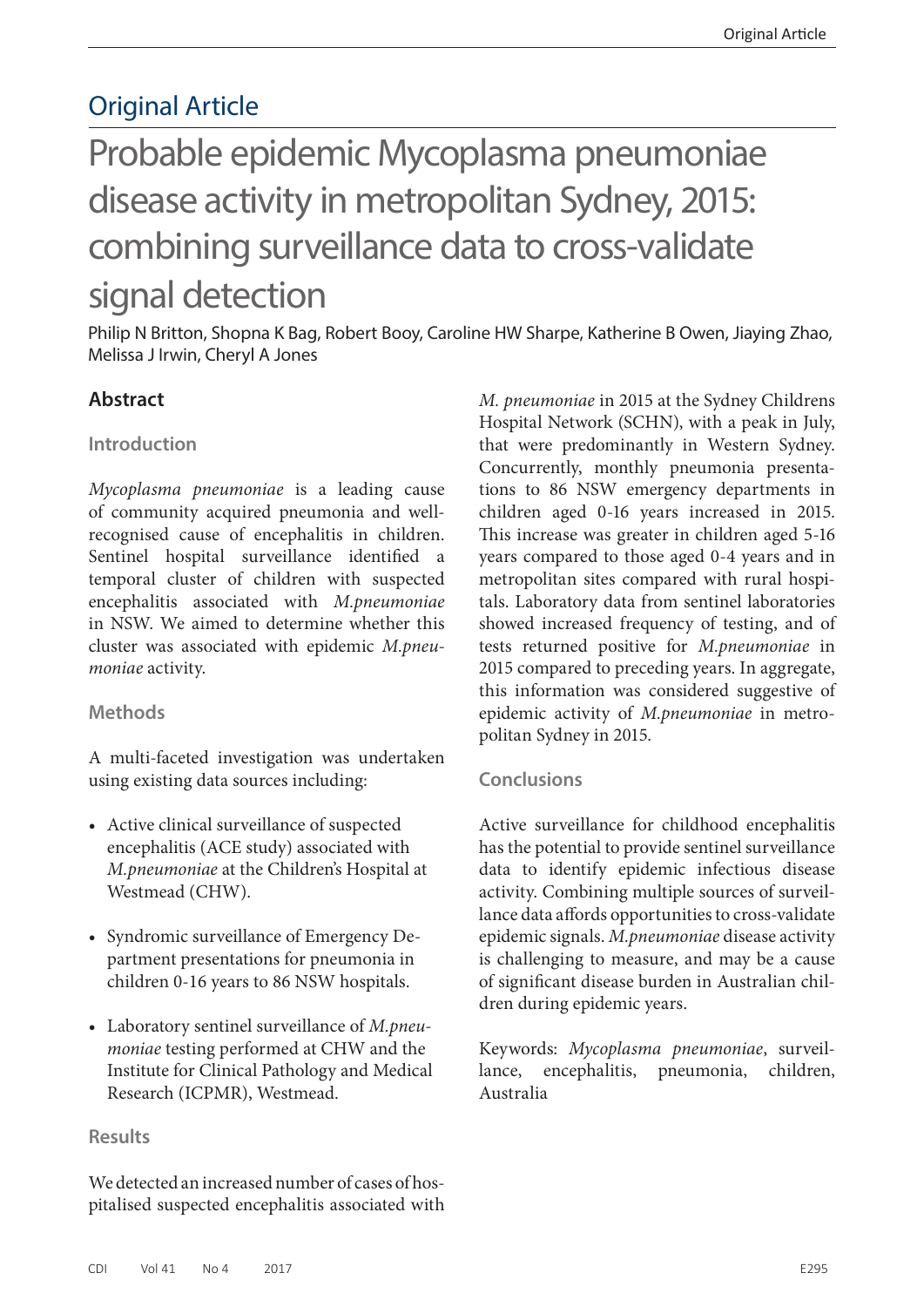## **Introduction**

*Mycoplasma pneumoniae* infection has wellrecognised neurological complications that occur most commonly in children, the most severe form being encephalitis.<sup>1,2</sup> *M.pneumoniae* most often causes respiratory tract infection and disease including atypical pneumonia, acute otitis media and coryzal illness.3, 4 The importance of *M.pneumoniae* as a cause of childhood pneumonia was recently emphasised in a large study of hospitalised childhood communityacquired pneumonia (CAP) from the United States. In this study, *M.pneumoniae*, confirmed by polymerase chain reaction assay (PCR), was the most frequent bacterial cause of childhood pneumonia (20-35%) amongst children aged 5-17 years.5 The epidemiology of *M.pneumoniae* disease is not well characterised, but it is considered to be a worldwide endemic infectious disease with superimposed epidemics every four to seven years.<sup>3, 4</sup> Major epidemics were reported from several European countries, and Israel between 2010 and 2013. 6-10

*M.pneumoniae* has been reported to be one of the most frequently identified pathogens associated with encephalitis in children.<sup>11, 12</sup> However, the strength of its causal assocation remains controversial, because it is infrequently identified in cerebro-spinal fluid.<sup>1, 13</sup> A further challenge is the lack of available laboratory tests with high sensitivity and specificity.<sup>14</sup>

Here we report results from a collaborative investigation undertaken following identification of an increased frequency of suspected encephalitis associated with *M.pneumoniae* by childhood encephalitis surveillance (the Australian Childhood Encephalitis -ACE- study). This increase in cases suggested epidemic *M.pneumoniae* disease activity to ACE investigators and prompted reporting to Western Sydney Local Health District (WSLHD) Public Health Unit (PHU) followed by a subsequent joint investigation with the PHU and NSW Ministry of Health (NSW MoH) Rapid Surveillance team.

## **Methods**

We sought to determine whether the temporal cluster of *M.pneumoniae* encephalitis was associated with evidence of epidemic *M.pneumoniae*  activity in NSW by aggregating existing data sources in order to determine if further public health action was required.

**1. Data sources**

**The Australian Childhood Encephalitis (ACE) study:**

The ACE study utilises the Paediatric Active Enhanced Disease Surveillance (PAEDS) network to undertake active, sentinel site surveillance for childhood encephalitis at five tertiary paediatric hospitals across Australia. Surveillance commenced in 2013 at the Children's Hospital at Westmead (CHW), the NSW sentinel site and PAEDS coordinating centre. From 2014, surveillance extended to involve the national PAEDS network.15 The ACE study methodology has been previously published.16 Suspected encephalitis is defined as: a child aged 0 to 14 years AND hospitalised with acute encephalopathy AND has *one or more* of the following: fever, seizures, focal neurological findings, at least one abnormality of cerebrospinal fluid (CSF): age determined pleocytosis, or elevated protein  $\geq$  40mg/dl, or EEG/ neuroimaging findings consistent with encephalitis. An association with *M.pneumoniae* is defined as the presence of specific IgM antibodies in acute sera. All suspected encephalitis cases were reviewed by an expert panel of clinicians and designated as confirmed encephalitis or not encephalitis using published case definitions with higher specificity than the surveillance definition.<sup>16-18</sup>

**Public Health Rapid Emergency Disease and Syndromic Surveillance (PHREDSS) system:**

In 2003, NSW MoH implemented a syndromic surveillance system including administrative Emergency Department (ED) data.<sup>19</sup> The system, now called the Public Health Rapid Emergency Disease and Syndromic Surveillance (PHREDSS) system, combines near real-time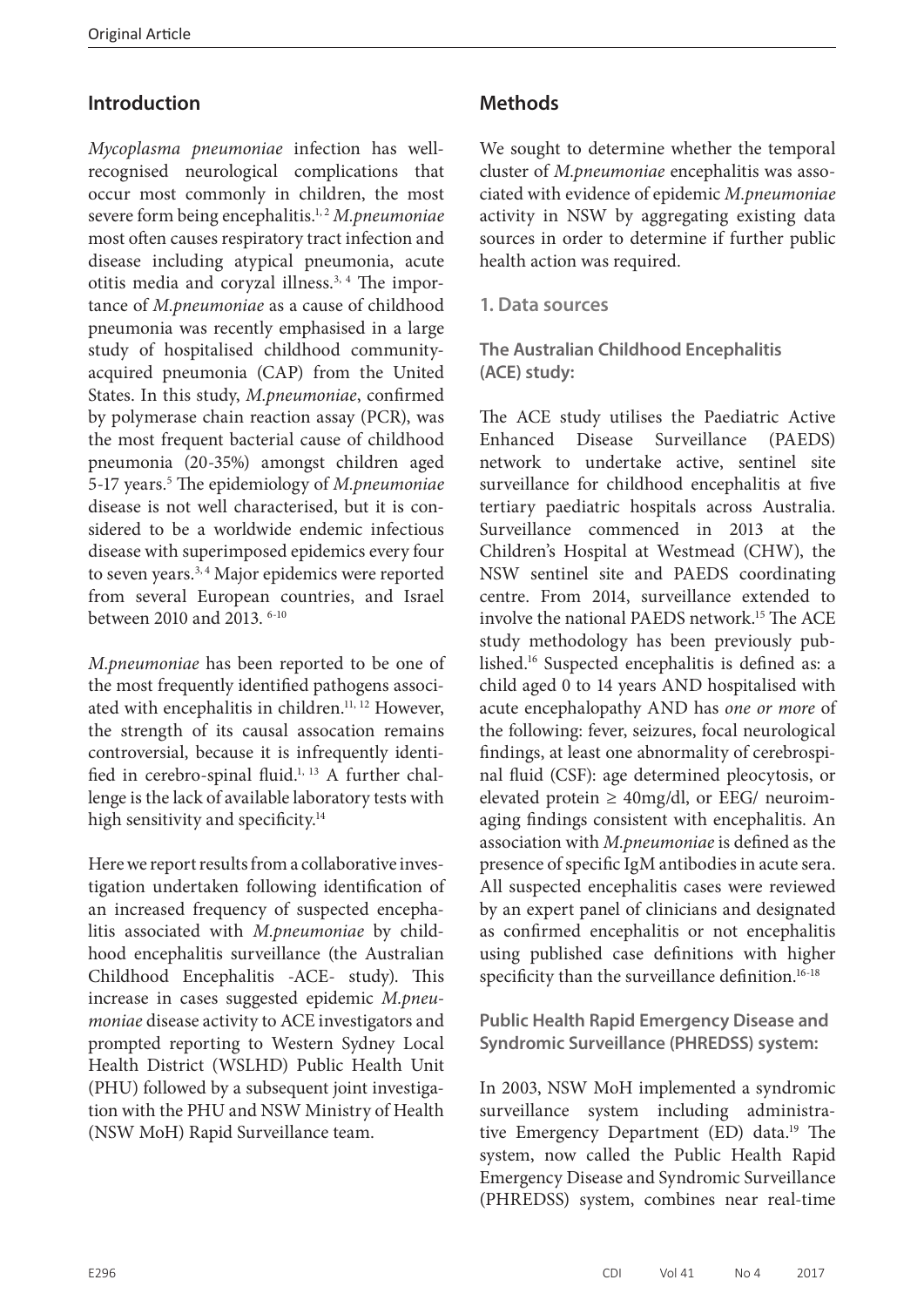data directly from participating ED patient information management systems with cleaned, more complete Emergency Department Records for Epidemiology (EDRE) data sourced from the NSW Emergency Department Data Collection. The PHREDSS system automatically groups primary provisional ED diagnosis codes, assigned by treating clinicians, into acute illness and injury syndromes for monitoring. The diagnosis codes used include any of the Australian clinical implementations of the International Classification of Diseases (ICD) 9th revision, ICD-10th revision (ICD-10AM) or the Systematized Nomenclature of Medicine - Clinical Terminology (SNOMED-CT).<sup>20, 21</sup> Syndromes are monitored daily to detect unusual patterns that may signify an emerging outbreak or issue in the population. The PHREDSS 'pneumonia' syndrome includes provisional diagnoses of viral, bacterial, atypical or unspecified pneumonia, SARS and legionnaires disease, but excludes pneumonia with influenza, which is included in the 'influenza-like illness' syndrome.

**Sentinel laboratory surveillance of** *M. pneumoniae***:**

Laboratatory testing for *M.pneumoniae* is usually undertaken with serology. At the Children's Hospital at Westmead (CHW), testing is performed for *M.pneumoniae* IgM using a commercial enzyme linked immunosorbent assay (ELISA:Diesse™ Chorus IgM); a positive is based on the product specified cut-off. At the Institute for Clinical Pathology and Medical Research (ICPMR), Westmead, *M.pneumoniae* serology is performed using complement fixation assay (CF: Virion\Serion™ reagents) and a commercial Immunofluoresence assay (IFA: Vircell™ IgM). Tests are reported positive where a CF titre of 64 or higher is measured, or IgM is identified based on the product specified cut-off. In addition at ICPMR, PCR for *M.pneumoniae* nucleic acid is performed as an 'in house' assay. CHW refers specimens to ICPMR for this test.

**2. Investigation and analyses**

#### **ACE study:**

ACE study surveillance continued at CHW with enhanced real-time review of cases. In addition, we contacted the Sydney Children's Hospital, Randwick infectious diseases department to identify additional cases.

#### **Pneumonia syndromic surveillance:**

A retrospective analysis of 'pneumonia' ED presentations in children aged 0-16 years was conducted. Data from EDRE were used to provide greater coverage of NSW EDs and included 86 NSW facilities that participated continuously from 2010-2015 and had diagnosis complete in 75% or more records. These data represented 85% of all NSW ED presentations in 2015. 'Pneumonia' ED presentations in children aged 0-16 years in 2015 were compared to the mean annual count for 2010-2014. The PHREDSS system uses an automated threshold for signalling of five standard deviations (SD) above the expected count to indicate a significant increase. The expected count is the mean count for the same period over the previous five years. We compared 'pneumonia' presentations by age group (0-4 years and 5-16 years), and geographical location (metropolitan and rural). The number of admissions and the proportion of presentations that were admitted were analysed. In addition, we sought to sub-categorise the 'pneumonia' syndrome to include a subset of ICD-9, ICD-10 and SNOMED-CT diagnosis codes more specific to atypical pneumonia (CS, PB & SB agreed the included codes).

**Sentinel Laboratory surveillance:**

We requested records of *M. pneumoniae* serology and PCR nucleic acid detection tests from ICPMR and CHW diagnostic laboratories. We examined number of tests ordered and the proportion that returned positive for 2014 and 2015.

Data were collated in Microsoft (WA, USA) Excel<sup>™</sup> v14 (2010), and statistical testing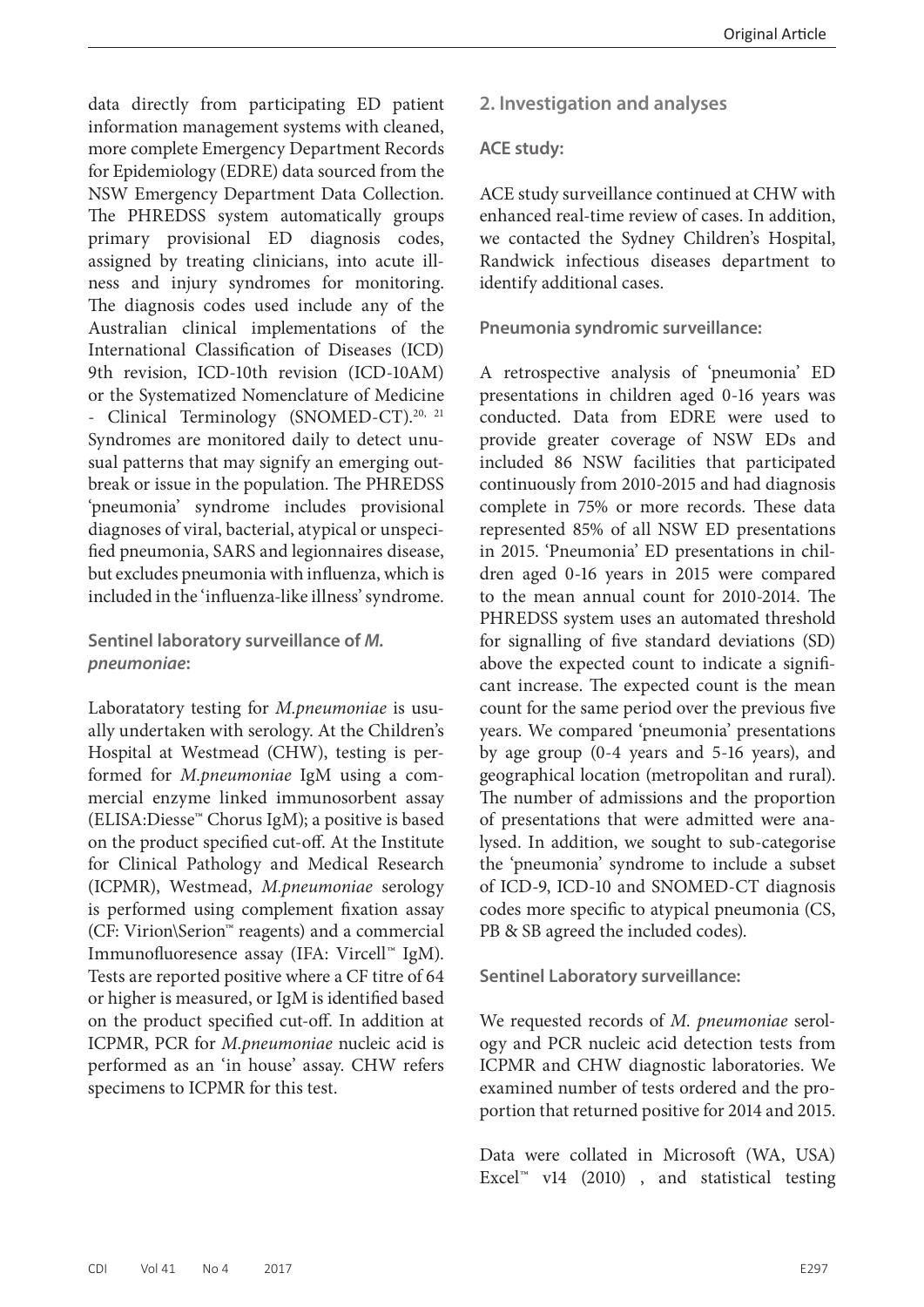performed using CDC Epi Info™ (GA, USA). Proportions were compared using two-tailed chi-square test with Yates correction.

This was a public health investigation conducted using provisions in the NSW *Public Health Act*, 2010 therefore ethical approval was not required. De-identified ED data were released for the purposes of this investigation by the Executive Director, Centre for Epidemiology and Evidence using provisions in the NSW *Health Administration Regulation*, 2015. The ACE study was approved by the Sydney Children's Hospitals Network human research ethics committee.

## **Results**

#### **Suspected encephalitis surveillance**

Between January and October 2015 (10 months), *M.pneumoniae* was associated with 29% (13/45) of suspected encephalitis cases identified by the ACE study, including five in July alone (Table 1). Between May 2013 and December 2014 (20 months), the ACE study identified four cases of suspected encephalitis associated with *M. pneumoniae* at CHW, of 79 total cases (5%; two tailed chi square p-value <0.001 comparing 2015 to 2013/14). Of the 13 cases in 2015, median age was 10.1 years (range 3-11.7); ten were male. Seven cases resided in outer western Sydney. All cases presented with an altered level of consciousness. Other symptoms/signs included: fever (8/13), headache (9/13), focal neurological signs (7/13), seizure(s) (6/13), cerebrospinal fluid pleocytosis (7/11), and abnormal neuroimaging (6/13). Four of the thirteen children were admitted to intensive care. The median length of stay in hospital was 7 days (inter-quartile range 5.5, 15.5). Following review of these patients by the expert panel, two of the thirteen were deemed not to have encephalitis but other neurological syndromes; one with cerebral venous sinus thrombosis, and the other a non-specific seizure episode.

SCH-Randwick reported two cases of *M. pneumoniae* associated suspected encephalitis hospitalised in 2015; one in February and one **Table 1: Cases of suspected encephalitis\* associ**ated with Mycoplasma pneumoniae infection<sup>#^</sup>.

| Sex                                                                              | <b>DOA</b>    | Age<br>(yrs) | <b>Geographic Statistical Sub-</b><br>division (SSD) |  |  |  |  |
|----------------------------------------------------------------------------------|---------------|--------------|------------------------------------------------------|--|--|--|--|
| Cases identified by PAEDS surveillance at the Children's<br>Hospital at Westmead |               |              |                                                      |  |  |  |  |
| M                                                                                | 29/12/2014    | 5.7          | Sydney-Inner Western SSD                             |  |  |  |  |
| M                                                                                | 15/03/2015    | 11.7         | Sydney-Blacktown SSD                                 |  |  |  |  |
| M                                                                                | 17/04/2015    | 11.5         | Sydney - St George/Sutherland<br>SSD                 |  |  |  |  |
| M                                                                                | 22/04/2015    | 10.8         | Sydney-Central Western SSD                           |  |  |  |  |
| F                                                                                | 4/07/2015     | 5.7          | Sydney-Central Western SSD                           |  |  |  |  |
| F                                                                                | 10/07/2015    | 3.0          | Sydney-Blacktown SSD                                 |  |  |  |  |
| M                                                                                | 16/07/2015    | 10.8         | Sydney-Blacktown SSD                                 |  |  |  |  |
| M                                                                                | 25/07/2015    | 10.1         | Sydney-Blacktown SSD                                 |  |  |  |  |
| F                                                                                | 25/07/2015    | 10.7         | Sydney-Blacktown SSD                                 |  |  |  |  |
| M                                                                                | 6/08/2015     | 8.2          | Sydney-Blacktown SSD                                 |  |  |  |  |
| M                                                                                | 23/09/2015    | 10.7         | Central West-Lachlan SSD                             |  |  |  |  |
| M                                                                                | 30/09/2015    | 8.5          | Sydney-Central Northern SSD                          |  |  |  |  |
| M                                                                                | 25/10/15      | 8.4          | Sydney-Blacktown SSD                                 |  |  |  |  |
|                                                                                  | $\sim$ $\sim$ |              |                                                      |  |  |  |  |

Additional cases identified by infectious diseases at Sydney Children's Hospital, Randwick

| M | 03/02/2015 9.9 | Sydney-St George-Sutherland<br>SSD.         |
|---|----------------|---------------------------------------------|
| M |                | 22/07/2015 10.9 Sydney-Northern Beaches SSD |

\*Suspected encephalitis: Age 0 to 14 years AND Hospitalised with acute encephalopathy (defined by altered level of consciousness, lethargy and/or personality change lasting ≥24 hours) AND Has one or more of the following: fever, seizures, focal neurological findings, at least one abnormality of cerebrospinal fluid (CSF; age determined pleocytosis, or elevated protein ≥ 40mg/dl), or EEG/ neuroimaging findings consistent with infection-related encephalitis.

#Defined as the presence of positive *M.pneumoniae* specific IgM antibodies on acute sera.

^In three cases an additional possible infectious cause was identified (one enterovirus PCR positive on stool; one respiratory syncytial virus (RSV) PCR positive on naso-pharyngeal specimen; one RSV and human meta pneumovirus (hMPV) PCR positive on naso-pharyngeal specimen).

in July (Table 1). This was considered to be in keeping with expected case numbers (A Bartlett, personal correspondence).

#### **Pneumonia syndromic surveillance:**

In 2015, among children aged 0-16 years there were 5,337 ED presentations to 86 NSW hos-

**Abbreviations:** DOA=date of admission; PAEDS=Paediatric Active Enhanced Disease Surveillance network; SSD=statistical sub-division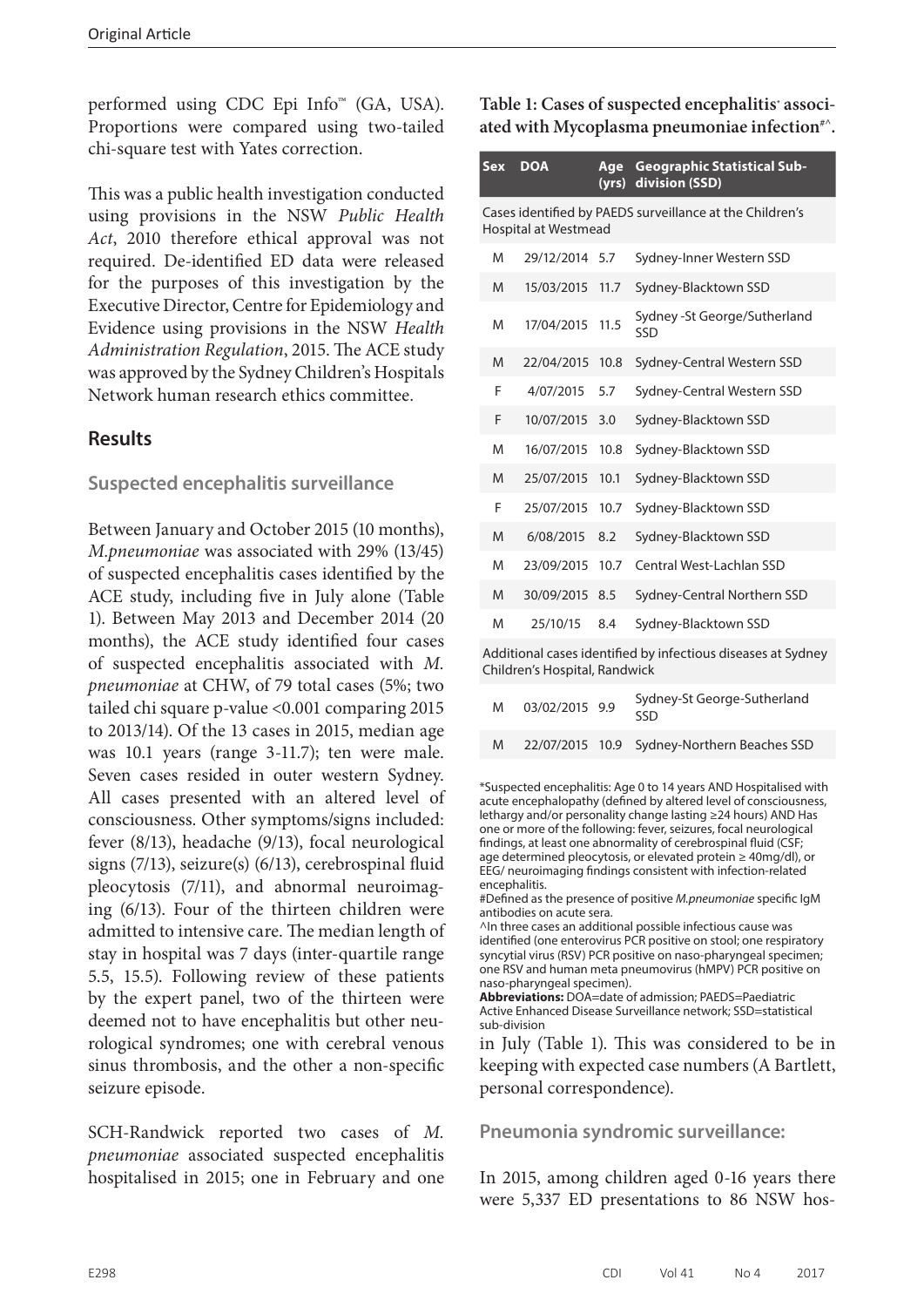pitals, which was significantly greater  $(> 5 SD)$ than the mean number of annual presentations (3,824) during the previous five years (2010-2014). Monthly counts of "pneumonia" presentations were increased from March to September 2015, peaking in August with 663 "pneumonia" presentations (Figure 1).

In 2015 the increase in "pneumonia" ED presentations, compared to the mean number of annual presentations of the previous 5 years, was greater in children aged 5-16 years than in children aged 0-4 years (Figure 1) and in metropolitan hospitals compared to the rural hospitals (Figure 2).

Of the "pneumonia" presentations in 2015, 3,032 were admitted from ED to a ward (not critical care), which was significantly greater than the mean number of annual admissions (2,483) in the previous 5 years. However, the proportion of presentations that were admitted from ED in 2015 (57%) was lower than the mean proportion admitted between 2010 and 2014 (64%).

Of the pneumonia ED presentations in children aged 0-16 years in 2015, 81% had non-specific diagnosis codes assigned (Table 2).

#### **Laboratory sentinel surveillance:**

Analysis of diagnostic laboratory data obtained from CHW showed both an increased number of *M.pneumoniae* tests ordered and an increase in positive results in 2015 compared to 2014 (Figure 3a). From March to September, there was a significantly higher proportion of positive tests in 2015 compared to 2014 (35% vs 9%; two

tailed chi square p-value <0.001). The proportion was similarly higher comparing full years (34% vs 12%; p-value <0.001).

Data from ICPMR showed that a greater number of *M.pneumoniae* serology tests were ordered in 2015 compared to 2014, and there was a peak in positive serology results (CFT or IgM) in August (Figure 3b). The proportion of positive tests (CFT and IgM) was not significantly higher in 2015 compared to 2014 for the whole year (10% vs 7%; p-value <0.2), but showed statistical significance when stratified to a 5-14 years age group (11% vs 3%; p-value <0.001) and approached significance for March to September (5% vs 2%; p-value 0.07). Additionally, a significantly higher proportion of *M.pneumoniae* PCR tests returned positive in 2015 relative to the preceding two years (Table 3).

## **Discussion**

In 2015, active clinical surveillance for childhood encephalitis showed an increase in suspected encephalitis cases in NSW associated with *M.pneumoniae*. The cluster peaked in July in one geographic location, the Blacktown area. A similar increase in encephalitis cases was not observed, albeit passively, in Eastern Sydney (at SCHN-Randwick). In 2015, "pneumonia" ED presentations significantly increased in NSW in the age group in which *M.pneumoniae* is most common<sup>5</sup> (i.e. children aged 5-16 years) and in metropolitan locations. Laboratory surveillance showed increased frequency of testing, and tests returned positive for *M.pneumoniae* in 2015 compared with previous years at two sentinel referral laboratories. Together, this information was suggestive of epidemic *M.pneumoniae*  activity in metropolitan Sydney in 2015. As this

#### **Table 2: Frequency of top 5 diagnosis codes included in the PHREDSS "pneumonia" syndrome in 2015.**

| Diagnosis Code | <b>Coding System*</b> Description |                                               | <b>Frequency</b> | Percentage |
|----------------|-----------------------------------|-----------------------------------------------|------------------|------------|
| 233604007      | SNOMED-CT                         | Pneumonia (disorder)                          | 2421             | 45%        |
| J18.9          | $ICD-10AM$                        | Diagnosis: Pneumonia, unspecified (Ed.1-Ed.9) | 1135             | 21%        |
| 385093006      | SNOMED-CT                         | Community acquired pneumonia (disorder)       | 540              | 10%        |
| 233606009      | SNOMED-CT                         | Atypical pneumonia (disorder)                 | 273              | 5%         |
| 53084003       | SNOMED-CT                         | Bacterial pneumonia (disorder)                | 218              | 4%         |

\*Abbreviations: SNOMED-CT = the Systematized Nomenclature of Medicine - Clinical Terminology; ICD-10AM = the Australian clinical implementations of the International Classification of Diseases ICD-10th revision.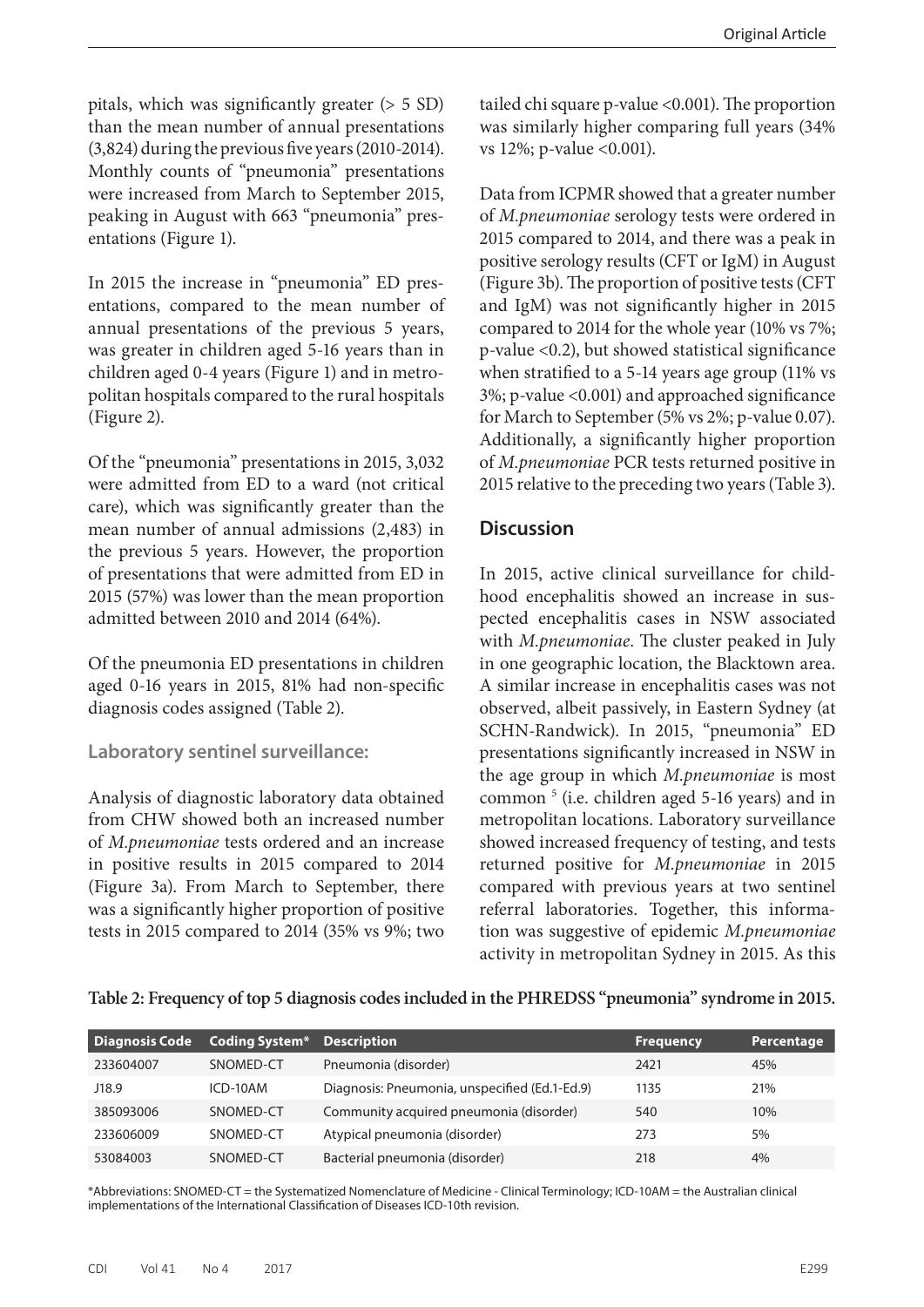**Figure 1: Monthly counts of pneumonia Emergency Department presentations in children for 2015 (black solid lines), compared with each of the mean of the 5 previous 5 years (coloured dashed lines lines), persons aged 0-16 years, to 86 NSW hospitals in NSW, by age group**



information was gathered, it was forwarded on to the WSLHD PHU and the Communicable Diseases Branch, Health Potection NSW. Clinicians (neurology, infectious diseases) at CHW and SCH-Randwick were made aware by email of the increased identification of *M. pneumoniae* associated encephalitis cases and to consider early testing and treatment. No further public health actions were undertaken.

We reported this cluster of *M.pneumoniae*  associated encephalitis in Western Sydney and probable epidemic *M.pneumoniae* activity to demonstrate that active surveillance for childhood encephalitis has the potential to provide sentinel surveillance data to identify epidemic infectious disease activity. We have shown that combining surveillance data affords opportunities to cross-validate epidemic signals, and facilitate hypothesis testing. We have also shown that *M.pneumoniae* is likely an underappreciated cause of hospitalisation and acute morbidity in children in epidemic years.

There are scarce published data describing the epidemiology of *M.pneumoniae* infection and disease from Australia. A recent molecular epidemiology study showed the circulation of diverse genotypes of *M.pneumoniae* in Sydney with a low prevalence of genetic markers of antibiotic resistance.<sup>22</sup> Furthermore, a clinical study from the Children's Hospital at Westmead showed *M.pneumoniae* infection to be most often associated with respiratory tract infection

**Table 3:** *Mycoplasma pneumoniae* **polymerase chain reaction nucleic acid (PCR) testing performed at the Institute for Clinical Pathology and Medical Research (ICPMR) at Westmead, 2011 to 2015.**

|                                | 2015    | 2014    | 2013   | 2012     | 2011    |
|--------------------------------|---------|---------|--------|----------|---------|
| Total samples tested           | 617     | 501     | 409    | 401      | 211     |
| Samples positive (%)           | 40(6.5) | 9(1.8)  | 8(2.0) | 15 (3.7) | 12(5.7) |
| Two tailed Chi square p-value* |         | < 0.001 | < 0.01 | 0.08     | 0.7     |

\*compared with 2015. p-value <0.05 considered as statistically significant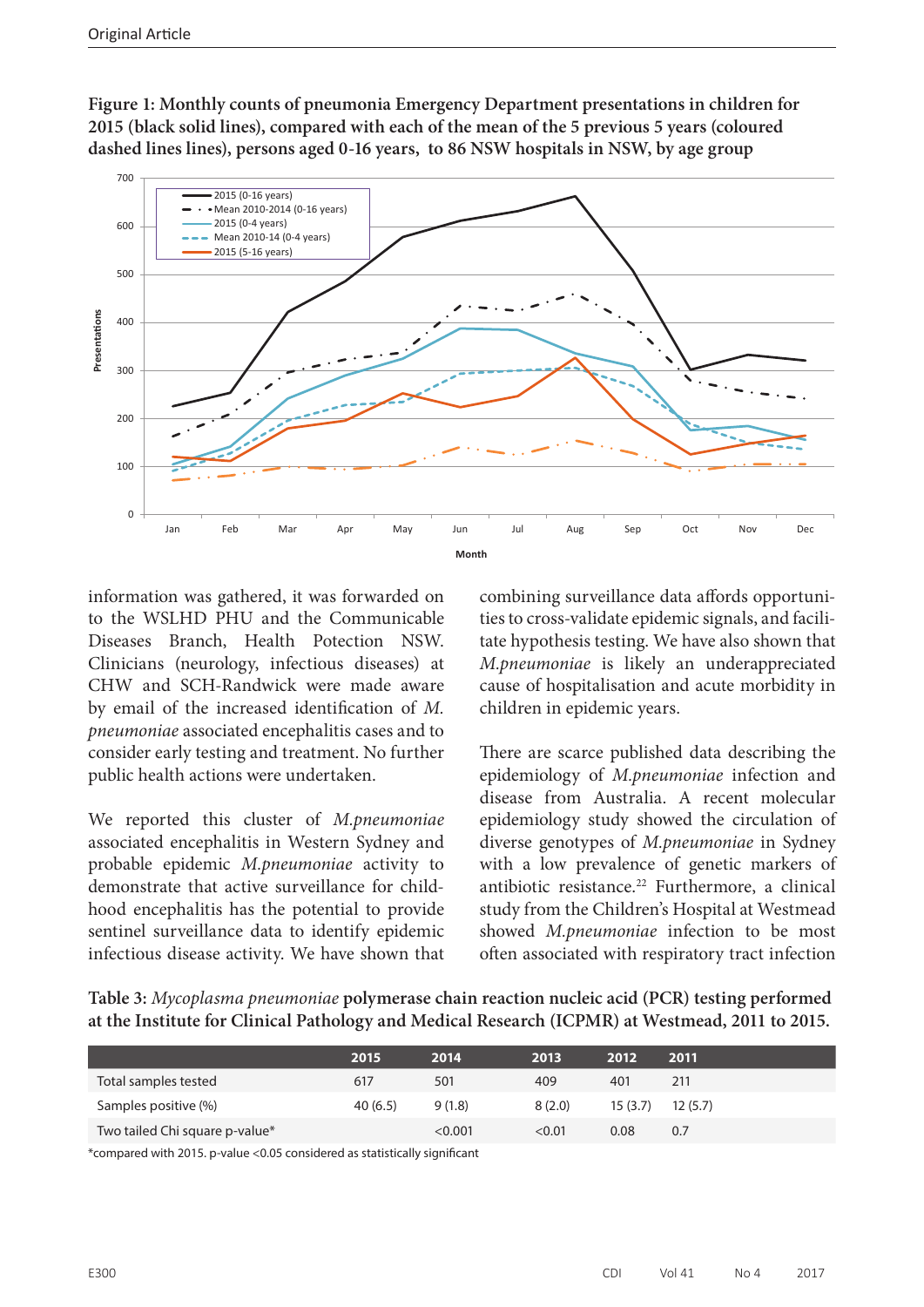

**Figure 2: Monthly counts of pneumonia Emergency Department presentations in children for for 2015 (solid lines), compared with the mean of the previous 5 years (dashed lines lines), to 86 NSW hospitals, by location**

\*Abbreviation: Metro = Metropolitan

Source (Figures 1-2): Emergency Department Records for Epidemiology (EDRE), held by the NSW Ministry of Health Secure Analyics for Population Health Research and Intelligence (SAPHaRI).

and children aged  $5-9$  years.<sup>23</sup> In this five year study, half of the cases occurred in a single 'epidemic' year (2001).<sup>23</sup> We could not identify any other contemporary published studies.

Epidemics of *M.pneumoniae* infection can result in a significant burden of disease. In 2015 there was a considerable increase in 'pneumonia' ED presentations amongst school aged children and an increase in admissions. A similar pattern was observed during an epidemic of *M.pneumoniae*  in Scotland in 2010-11 where infection resulted in a high hospitalisation rate (59%) of cases with acute respiratory illness.8 Furthermore, *M.pneumoniae* encephalitis results in one third to a half of cases suffering neurological morbidity (e.g. motor or cognitive dysfunction or seizures).<sup>24-26</sup> Given the significant increase in *M.pneumoniae*  associated encephalitis that we observed in 2015, we are concerned about potential long-term morbidity arising from this epidemic year. We are undertaking a follow-up study that includes many of the cases described here that will further clarify neuro-psycological outcomes.

Monitoring *M.pneumoniae* disease activity is challenging for several reasons. Firstly, *M.pneumoniae* causes a variety of clinical syndromes, most commonly respiratory tract infections. Respiratory tract infections, including pneumonia, are among the most common reasons for children to present to primary care practitioners and emergency departments and are caused by a variety of pathogens.5, 27 Furthermore, a Cochrane systematic review showed that *M. pneumoniae* cannot be reliably distinguished from other causes of pneumonia by clinicians on clinical grounds alone.<sup>28</sup> Despite these limitations, given the likely high proportion of pneumonia in school aged children caused by *M.pneumoniae,* we suggest that pneumonia when restricted to this age group is a potentially useful proxy for *M.pneumoniae* disease activity. The limitations of the laboratory diagnosis of *M. pneumoniae* infection preclude its use as a sole mechanism for disease surveillance. Serological diagnosis is hampered by cross-reactivity of IgM assays, limited sensitivity and specificity of single elevated titres of total antibody, and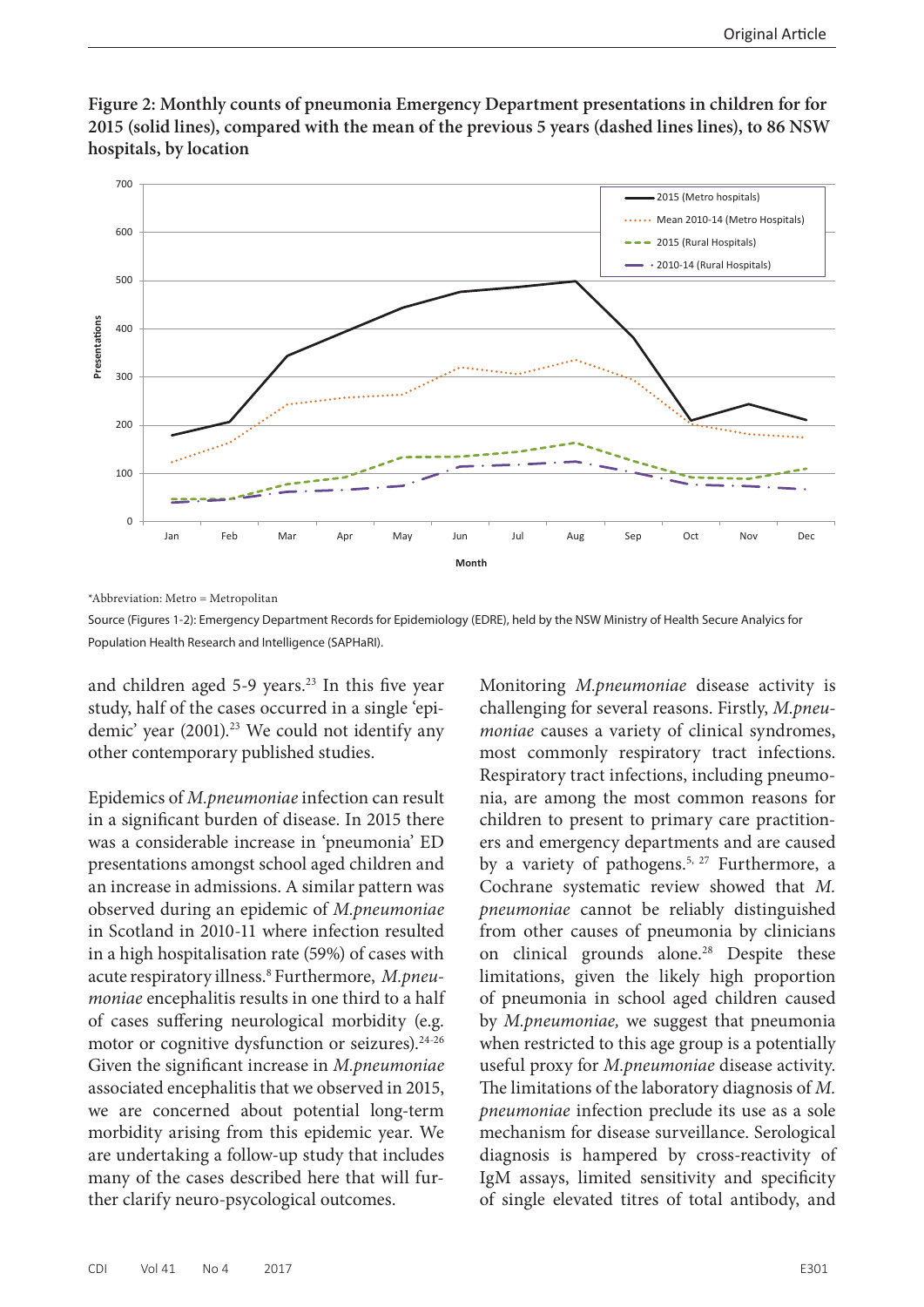

**Figure 3a: Mycoplasma pneumoniae IgM testing at the Children's Hospital at Westmead (CHW) 2014 – 2015.**

**Figure 3b: Mycoplasma pneumoniae serology testing performed at the Institute for Clinical Pathology and Medical Research (ICPMR) at Westmead 2014 – 2015.**



infrequent convalescent sampling required to demonstrate a fourfold rise in titres.<sup>14, 29, 30</sup> PCR is also limited by high rates of asymptomatic carriage in children.4 As a result, cross validation of syndromic surveillance with laboratory surveillance, as performed in this outbreak investigation, is important in monitoring *M. pneumoniae* disease activity. This may still provide conflicting results, as shown in this investigation. In Norway, investigators have studied the possible monitoring of macrolide prescriptions at a population level, cross referenced with laboratory reports.<sup>31</sup> Further work is required to identify the best combination of tools for ongoing *M.pneumoniae* surveillance.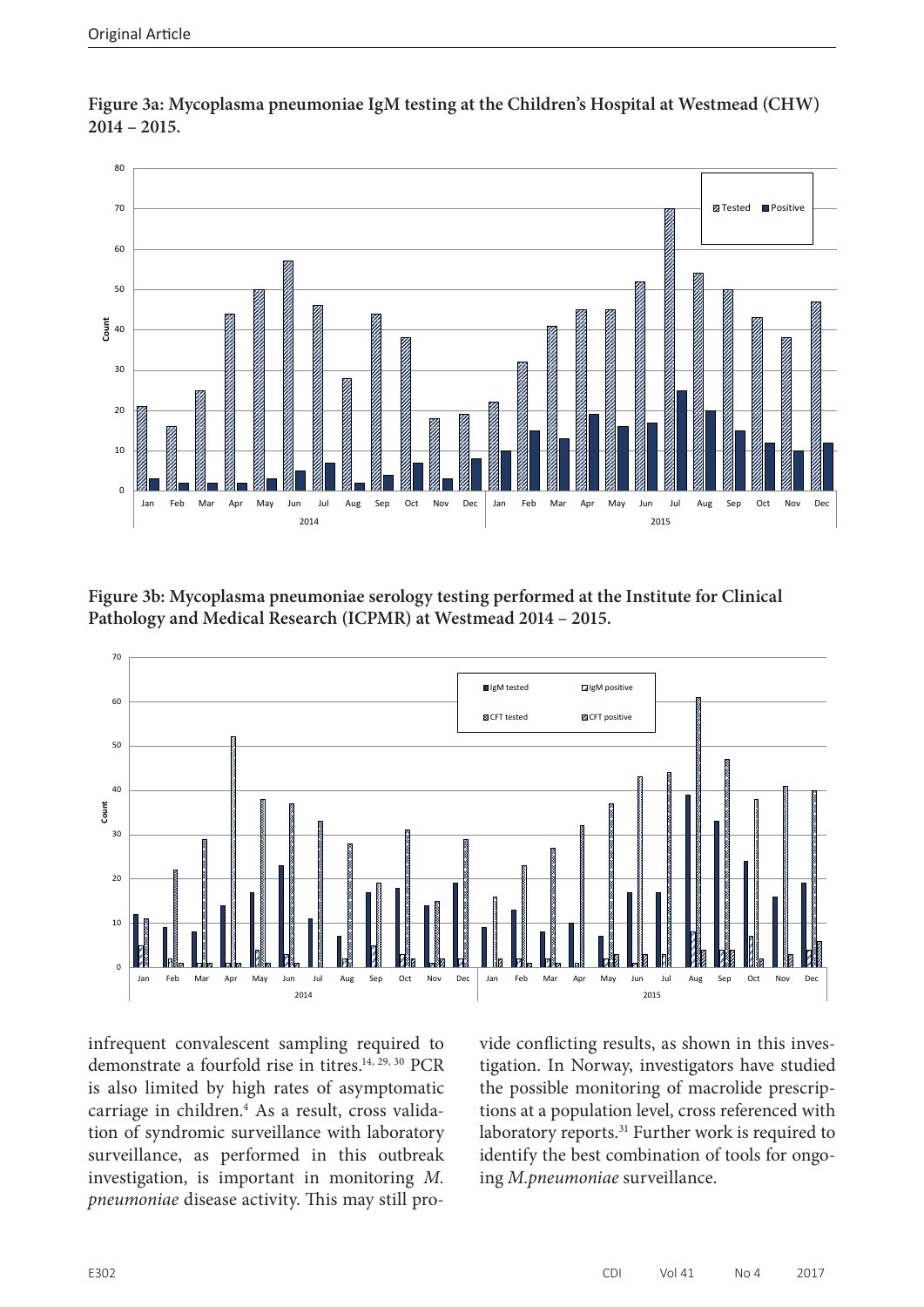The Public Health response to infectious diseases outbreaks can be categorised into three core activities (i) monitoring and surveillance, (ii) communication and (iii) control of transmission. In this outbreak investigation, the PHU and Rapid Surveillance team undertook additional monitoring and surveillance of available data (PHREDSS) to identify the pattern of *M. pneumoniae* disease. Communication of the the evolving findings to children's hospital clinicians was facilitated through SCHN in August, 2015, to alert them to the possible epidemic period. Such alerting of clinicians supports earlier diagnosis and treatment, potentially reducing complications of severe illness, or exclusion of a diagnosis in critically ill patients. No specific community or healthcare transmission control measures were implemented in this situation. Here, our main goal was to cross validate surveillance mechanisms which proved complex and resulted in a delay in confidently identifying the epidemic. Community outbreaks remain largely undetected as *M.pneumoniae* surveillance is not routinely conducted.32 As a result, this outbreak was a novel consideration for the PHU. These factors and the absence of clear nosocomial or institutional transmission resulted in the level of public health action being minimal. However, we note that *M. pneumoniae* outbreaks within healthcare facilities have been reported, with high attack rates and significant morbidity despite control measures.<sup>14</sup> The optimal public health response to community outbreaks of *M. pneumoniae* infection is unclear.32 Given the likely community transmission, during future epidemics, additional public health actions for consideration include active communication with primary care practitioners to optimise testing and antimicrobial use, and with schools and child care facilities to emphasise preventive health behaviors. The possible need for direct communication with the public is emphasised by evidence that households may be central to amplifying transmission.32

We acknowledge a number of limitations with this analysis. Firstly, the use of a single positive IgM in the case definition for *M.pneumoniae*  encephalitis lacks specificity; however this definition was unchanged across the surveillance period so should not affect trends. Secondly, we do not have an explanation for why the encephalitis cases were clustered in Western Sydney, despite evidence of an increase in pneumonia cases across metropolitan NSW. It is possible that cases at Sydney Children's Hospital, Randwick may have been missed given that case ascertainment at this site was based on clinician identification retrospectively rather than on established active surveillance. Furthermore, possible shared exposures were not explored directly with cases. Thirdly, ED provisional diagnoses are allocated at the end of the ED episode of care by a clinician (nurse or doctor) from a drop down list and there may be differences in ED provisional diagnosis coding practices across time and facility. Although we attempted to develop a more specific "atypical pneumonia" syndrome sub-category, the non-specific nature of ED diagnosis coding precluded this being useful. Fourthly, the assumption that up to a third of community acquired pneumonia in children aged 5-19 years is caused by *M.pneumoniae* is unproven in this study.<sup>5</sup> Finally, given the variability in the absolute number of laboratory tests performed at CHW and ICPMR for *M.pneumoniae* it is likely that testing is selective, and we do not know what additional factors apart from disease activity may have influenced this across the time period from which data were generated.

In conclusion, active, sentinel site surveillance for childhood encephalitis has the capacity to identify epidemic infectious diseases in children. Combining, and cross validating syndromic surveillance signals requires a collaborative approach and the combination of clinical, public health, and biostatistical expertise. We suggest that *M.pneumoniae* disease burden in Australia is currently inadequately measured, but that it may be considerable and should be the focus of future research.

#### **Acknowledgements**

We would like to thank the PAEDS nurses and investigators at CHW: A/Prof Kristine Macartney, Dr Nicholas Wood, Prof Peter McIntyre and Prof Elizabeth Elliot.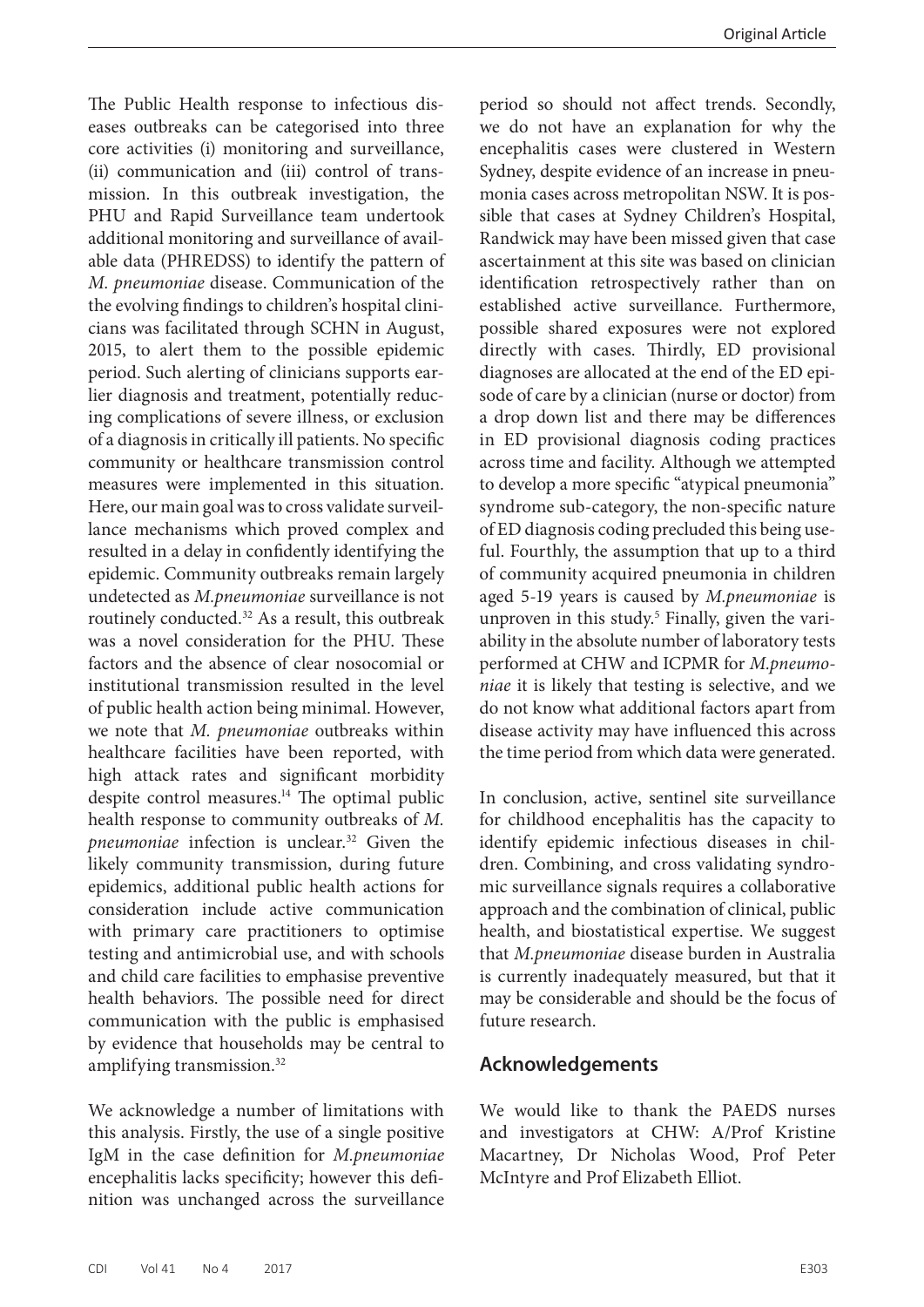We would like to thank Archana Karlekar and Briony Hazleton from CHW; Linda Hueston and Glenys Connor from ICPMR; and Dr Adam Bartlett (SCH-Randwick) all of whom supplied data to this investigation.

We would like to thank the other ACE study investigators at CHW: Prof Russell Dale, Prof Alison Kesson.

The authors would like to acknowledge the Centre for Epidemiology and Evidence, NSW Ministry of Health for providing the EDRE data, the NSW Emergency Departments that contribute data to the PHREDSS system and the NSW Public Health and Biostatistics Training Programs.

## **Author details**

Dr Philip Britton, Staff Specialist Infectious Diseases Physician, The Children's Hospital at Westmead and Senior Lecturer, Discipline of Child and Adolescent Health, The University of Sydney.<sup>1,2,3</sup>

Dr Shopna Kumari Bag, Manager-Communicable Diseases, Western Sydney Public Health Unit, Western Sydney Local Health District 4

Professor Robert Booy, Professor and NHMRC Practitioner Fellow, Discipline of Child and Adolescent Health, The University of Sydney. 1,2,6

Dr Caroline Sharpe, NSW Public Health Training Program, Centre for Epidemiology and Evidence, NSW Ministry of Health.5

Dr Katherine Bridget Owen, NSW Biostatistics Training Program, Centre for Epidemiology and Evidence, NSW Ministry of Health.<sup>5</sup>

Dr Jiaying Zhao, Senior Surveillance Officer, Rapid Surveillance, Population Health Intelligence Systems, Centre for Epidemiology and Evidence, NSW Ministry of Health.5

Ms Melissa Jane Irwin, Principal Analyst, Rapid Surveillance, Population Health Intelligence Systems, Centre for Epidemiology and Evidence, NSW Ministry of Health.5

Professor Cheryl Jones, Stevenson Chair of Paediatrics, University of Melbourne and Infectious Diseases Consultant, Royal Children's Hospital, Melbourne. 2,7

## **Affiliations**

- 1.Discipline of Child and Adolescent Health, Sydney Medical School, University of Sydney;
- 2.Marie Bashir Institute of Infectious Diseases and Biosecurity Institute (MBI), University of Sydney;
- 3.Department of Infectious Diseases and Microbiology, Children's Hospital at Westmead;
- 4.Western Sydney Public Health Unit, Western Sydney Local Health District;
- 5.Rapid Surveillance, Centre for Epidemiology and Evidence, Population and Public Health Division, NSW Ministry of Health;
- 6.National Centre for Immunisation Research and Surveillance;
- 7.Department of Paediatrics, University of Melbourne.

## **Address for correspondence**

Dr. Philip Britton

c/o Discipline of Child and Adolescent Health

The Children's Hospital at Westmead

Locked Bay 4001, Westmead NSW2145

Phone: 0612 9845 3274

E-mail: [philip.britton@health.nsw.gov.au](mailto:philip.britton@health.nsw.gov.au)

**Funding Source:** The ACE study is funded by grants from the Australian Department of Health (Surveillance branch), and the National Health and Medical Research Council (NHMRC) Centre for Research Excellence (CRE) in Critical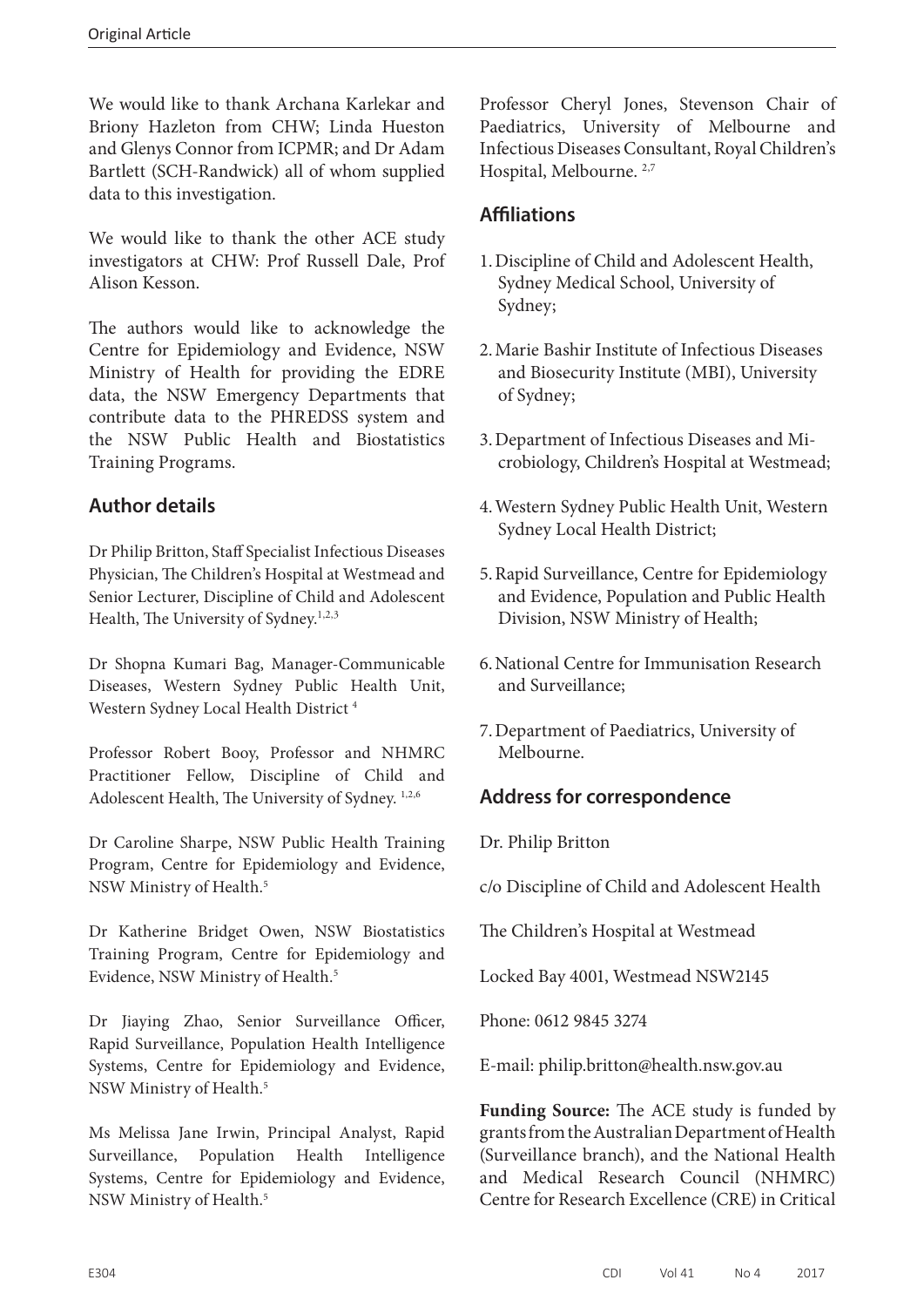Infections (1001021); both to CJ and RB; and NHMRC CRE in emerging infectious diseases (1102962) to CJ.

PB is supported by a NHMRC post-graduate scholarship (1074547), the Royal Australasian College of Physicians (RACP) NHMRC Award for Excellence, and Norah Therese Hayes-Ratcliffe/Sydney Medical School Dean's paediatric infectious diseases fellowship.

**Financial Disclosure:** The authors have no financial relationships relevant to this article to disclose.

**Conflict of Interest:** The authors have no conflicts of interest to disclose.

We could not identify any other contemporary published studies.

#### **References**

- 1.Christie LJ, Honarmand S, Talkington DF, Gavali SS, Preas C, Pan C-Y, et al. Pediatric encephalitis: what is the role of Mycoplasma pneumoniae? *Pediatrics*. 2007;120(2):305-13.
- 2.Bitnun A, Ford-Jones E, Blaser S, Richardson S. Mycoplasma pneumoniae ecephalitis. Seminars in pediatric infectious diseases. 2003;14(2):96-107. Epub 2003/07/26.
- 3.Atkinson TP, Waites KB. Mycoplasma pneumoniae Infections in Childhood. Pediatr *Infect Dis J.* 2014;33(1):92-4.
- 4.Meyer Sauteur PM, van Rossum AM, Vink C. Mycoplasma pneumoniae in children: carriage, pathogenesis, and antibiotic resistance. *Curr Opin Infect Dis.* 2014;27(3):220-7.
- 5.Jain S, Williams DJ, Arnold SR, Ampofo K, Bramley AM, Reed C, et al. Communityacquired pneumonia requiring hospitalization among U.S. children. *N Engl J Med.* 2015;372(9):835-45.
- 6.Uldum SA, Bangsborg JM, Gahrn-Hansen B, Ljung R, Molvadgaard M, Fons Petersen R,

et al. Epidemic of Mycoplasma pneumoniae infection in Denmark, 2010 and 2011. *Euro Surveill.* 2012;17(5):02.

- 7.Blystad H, Anestad G, Vestrheim DF, Madsen S, Ronning K. Increased incidence of Mycoplasma pneumoniae infection in Norway 2011. *Euro Surveill.* 2012;17(5):02.
- 8.Ferguson GD, Gadsby NJ, Henderson SS, Hardie A, Kalima P, Morris AC, et al. Clinical outcomes and macrolide resistance in Mycoplasma pneumoniae infection in Scotland, *UK. Journal of medical microbiology*. 2013;62(Pt 12):1876-82.
- 9.Linde A, Ternhag A, Torner A, Claesson B. Antibiotic prescriptions and laboratoryconfirmed cases of Mycoplasma pneumoniae during the epidemic in Sweden in 2011. *Euro Surveill.* 2012;17(6).
- 10.Nir-Paz R, Abutbul A, Moses AE, Block C, Hidalgo-Grass C. Ongoing epidemic of Mycoplasma pneumoniae infection in Jerusalem, Israel, 2010 to 2012. *Euro Surveill.*  2012;17(8).
- 11.Glaser CA, Honarmand S, Anderson LJ, Schnurr DP, Forghani B, Cossen CK, et al. Beyond viruses: clinical profiles and etiologies associated with encephalitis. *Clin Infect Dis.* 2006;43(12):1565-77.
- 12.Pillai SC, Hacohen Y, Tantsis E, Prelog K, Merheb V, Kesson A, et al. Infectious and autoantibody-associated encephalitis: clinical features and long-term outcome. *Pediatrics.*  2015;135(4):e974-84.
- 13.Domenech C, Leveque N, Lina B, Najioullah F, Floret D. Role of Mycoplasma pneumoniae in pediatric encephalitis. *Eur J Clin Microbiol Infect Dis.* 2009;28(1):91-4.
- 14.Waites KB, Talkington DF. Mycoplasma pneumoniae and its role as a human pathogen. *Clinical microbiology reviews.*  2004;17(4):697-728, table of contents.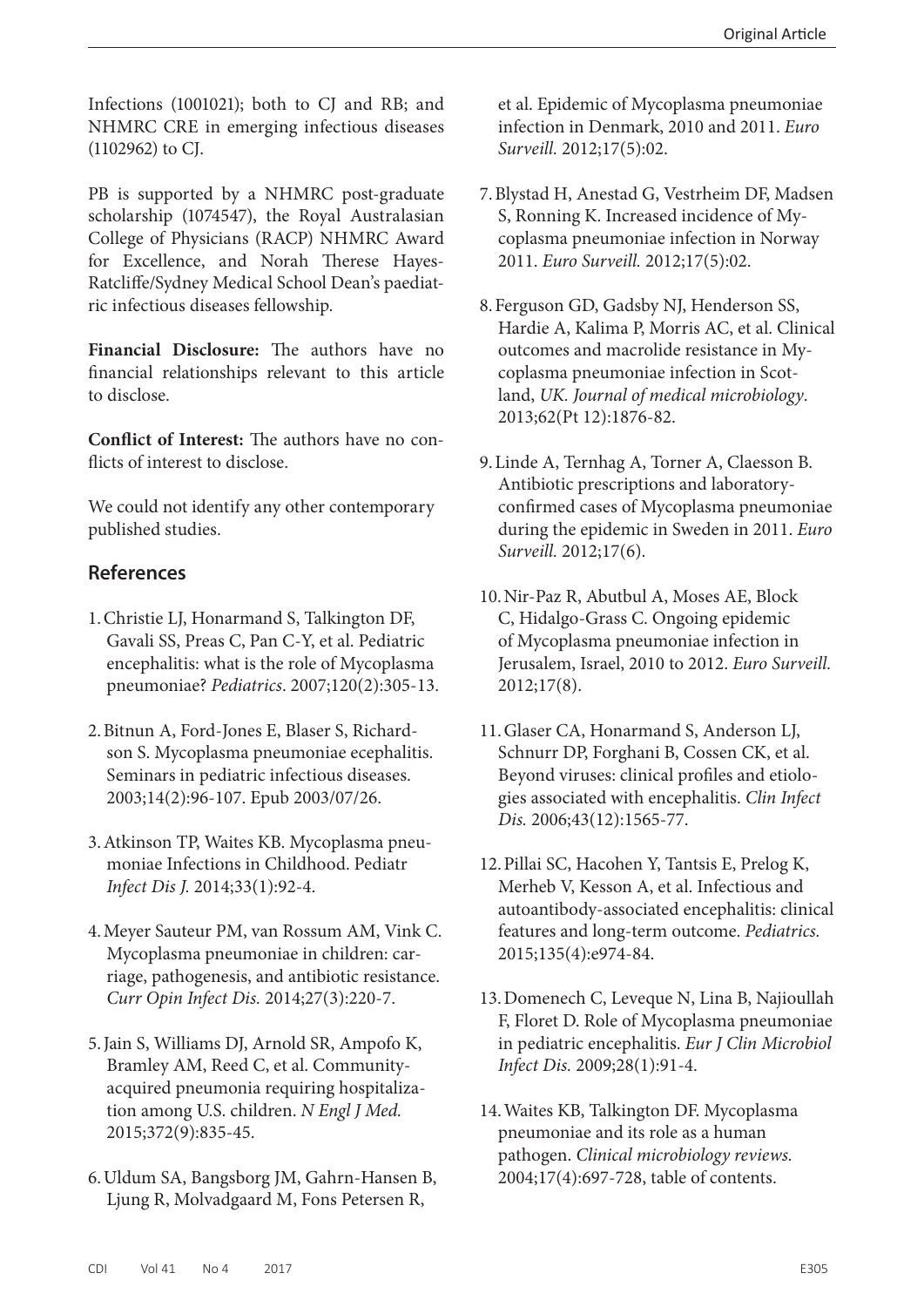- 15.Zurynski Y, McIntyre P, Booy R, Elliott EJ, Group PI. Paediatric active enhanced disease surveillance: a new surveillance system for Australia. *J Paediatr Child Health.*  2013;49(7):588-94.
- 16.Britton PN, Dale RC, Elliott E, Festa M, Macartney K, Booy R, et al. Pilot surveillance for childhood encephalitis in Australia using the Paediatric Active Enhanced Disease Surveillance (PAEDS) network. *Epidemiol Infect.* 2016:1-11.
- 17. Sejvar JJ, Kohl KS, Bilynsky R, Blumberg D, Cvetkovich T, Galama J, et al. Encephalitis, myelitis, and acute disseminated encephalomyelitis (ADEM): case definitions and guidelines for collection, analysis, and presentation of immunization safety data. *Vaccine.*  2007;25(31):5771-92. Epub 2007/06/16.
- 18.Venkatesan A, Tunkel AR, Bloch KC, Lauring AS, Sejvar J, Bitnun A, et al. Case Definitions, Diagnostic Algorithms, and Priorities in Encephalitis: Consensus Statement of the International Encephalitis Consortium. *Clin Infect Dis.* 2013. Epub 2013/07/19.
- 19.Muscatello DJ, Churches T, Kaldor J, Zheng W, Chiu C, Correll P, et al. An automated, broad-based, near real-time public health surveillance system using presentations to hospital Emergency Departments in New South Wales, Australia. *BMC public health*. 2005;5:141.
- 20.Classifications, International Classification of Diseases (ICD). In: *Organization WH*, editor. 2016.
- 21.Organisation IHTSD. SNOMED CT: The global language of healthcare. 2016.
- 22.Xue G, Wang Q, Yan C, Jeoffreys N, Wang L, Li S, et al. Molecular characterizations of PCR-positive Mycoplasma pneumoniae specimens collected from Australia and China. *J Clin Microbiol.* 2014;52(5):1478-82.
- 23.Othman N, Isaacs D, Kesson A. Myco-

plasma pneumoniae infections in Australian children. *J Paediatr Child Health.* 2005;41(12):671-6.

- 24.Al-Zaidy SA, MacGregor D, Mahant S, Richardson SE, Bitnun A. Neurological Complications of PCR-Proven M. pneumoniae Infections in Children: Prodromal Illness Duration May Reflect Pathogenetic Mechanism. *Clin Infect Dis.* 2015;61(7):1092-8.
- 25.Kammer J, Ziesing S, Davila LA, Bultmann E, Illsinger S, Das AM, et al. Neurological Manifestations of Mycoplasma pneumoniae Infection in Hospitalized Children and Their Long-Term Follow-Up. *Neuropediatrics.* 2016.
- 26.Daxboeck F, Blacky A, Seidl R, Krause R, Assadian O. Diagnosis, treatment, and prognosis of Mycoplasma pneumoniae childhood encephalitis: systematic review of 58 cases. *J Child Neurol.* 2004;19(11):865-71.
- 27.Acworth J, Babl F, Borland M, Ngo P, Krieser D, Schutz J, et al. Patterns of presentation to the Australian and New Zealand Paediatric Emergency Research Network. Emergency medicine Australasia : EMA. 2009;21(1):59- 66.
- 28.Wang K, Gill P, Perera R, Thomson A, Mant D, Harnden A. Clinical symptoms and signs for the diagnosis of Mycoplasma pneumoniae in children and adolescents with communityacquired pneumonia. *Cochrane Database of Systematic Reviews.* 2012;10:CD009175.
- 29.Thurman KA, Walter ND, Schwartz SB, Mitchell SL, Dillon MT, Baughman AL, et al. Comparison of laboratory diagnostic procedures for detection of Mycoplasma pneumoniae in community outbreaks. *Clin Infect Dis.* 2009;48(9):1244-9.
- 30.Waites KB. What's new in diagnostic testing and treatment approaches for Mycoplasma pneumoniae infections in children? *Advances in Experimental Medicine & Biology.*  2011;719:47-57.